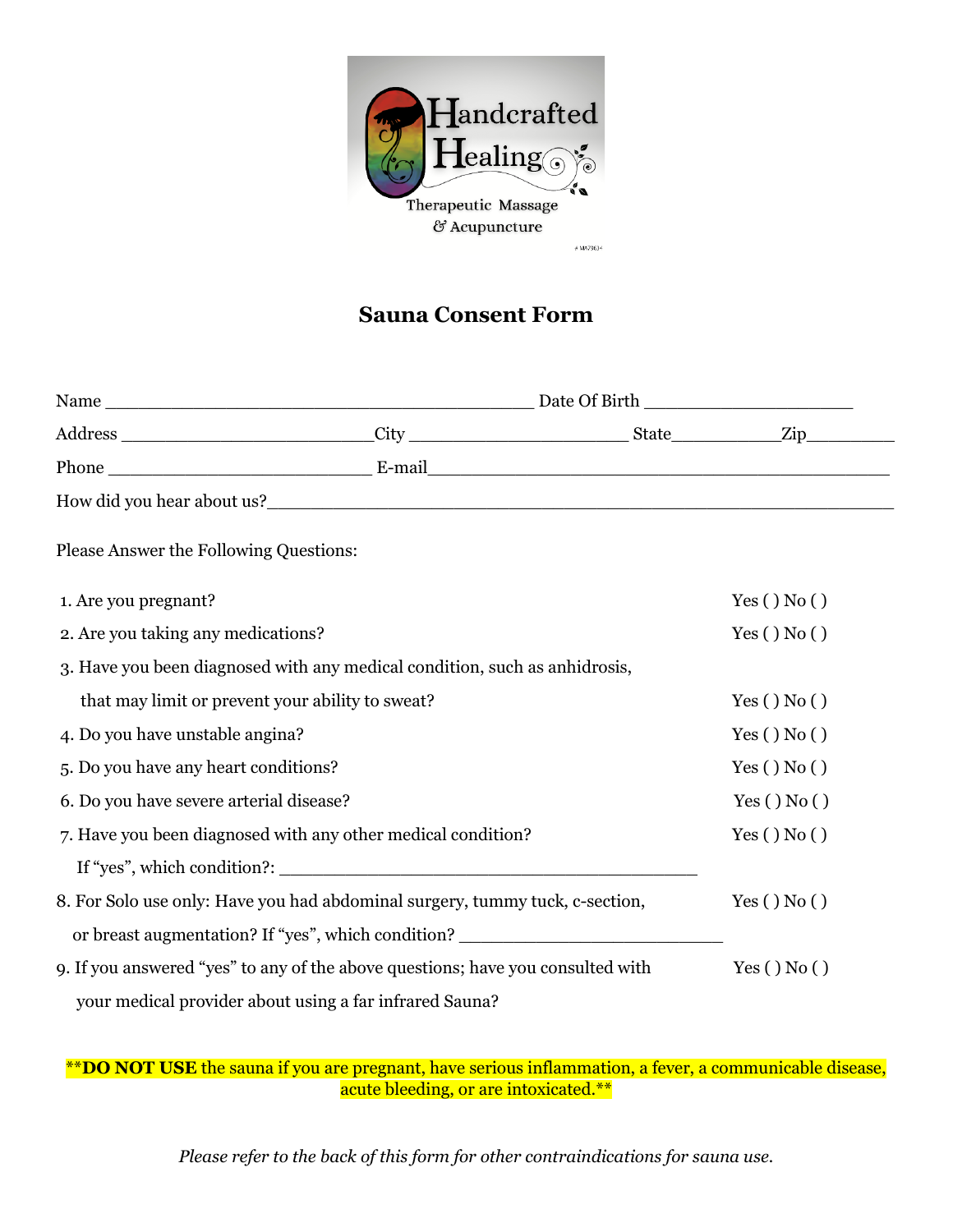## **Infrared Sauna Contraindications**

**Medications** Individuals who are using prescriptions drugs should seek the advice of their physician or pharmacist for possible changes in the drugs effect when the body is exposed to infrared waves or elevated body temperature. Diuretics, barbiturates, and beta-blockers may impair the body's natural heat loss mechanisms. Anticholinergics such as amitriptyline may inhibit sweating and can predispose individuals to heat rash or, to a lesser extent, heat stroke. Some over-the-counter drugs, such as antihistamines, may also cause the body to be more prone to heat stroke.

**The Elderly** The ability to maintain core body temperature decreases with age. This is primarily due to circulatory conditions and decreased sweat gland function. The body must be able to activate its natural cooling processes to maintain core body temperature. When using with the elderly, operate at a lower temperature and for no more than 15 minutes at a time.

**Cardiovascular Conditions** Individuals with cardiovascular conditions or problems (hypertension/hypotension), congestive heart failure, impaired coronary circulation or those who are taking medications which might affect blood pressure should exercise caution when exposed to prolonged heat. Heat stress increases cardiac output and blood flow in an effort to transfer internal body heat to the outside environment via the skin (perspiration) and respiratory system. This takes place primarily due to major changes in the heart rate, which has the potential to increase by thirty (30) beats per minute for each degree increase in core body temperature.

**Alcohol / Alcohol Abuse** Contrary to popular belief, it is not advisable to attempt to "sweat out" a hangover. Alcohol intoxication decreases a person's judgment; therefore, he/she may not realize when the body has a negative reaction to high heat. Alcohol also increases the heart rate, which may be further increased by heat stress.

**Chronic Conditions / Diseases Associated with a Reduced Ability to Sweat** Multiple Sclerosis, Central Nervous System Tumors and Diabetes with Neuropathy are conditions that are associated with impaired sweating.

**Hemophiliacs / Individuals Prone to Bleeding** The use of infrared saunas should be avoided by anyone who is predisposed to bleeding.

**Insensitivity to Heat** An individual with insensitivity to heat should not use an infrared sauna.

**Menstruation** Heating of the low back area of those who are menstruating may temporarily increase menstrual flow.

**Joint Injury** If you have a recent (acute) joint injury, it should not be heated for the first 48 hours after injury or until the swelling subsides. If you have a joint or joints that are chronically hot and swollen, these joints may respond poorly to vigorous heating of any kind.

**Implants** Metal pins, rods, artificial joints, or any other surgical implants generally reflect infrared waves and thus are not heating by this system. Nevertheless, you should consult your physician prior to using an infrared sauna.

**Pacemaker / Defibrillator** The magnets used to assemble this wooden sauna can interrupt the pacing and inhibit the output of pacemakers. Please discuss with your doctor the possible risks this may cause.